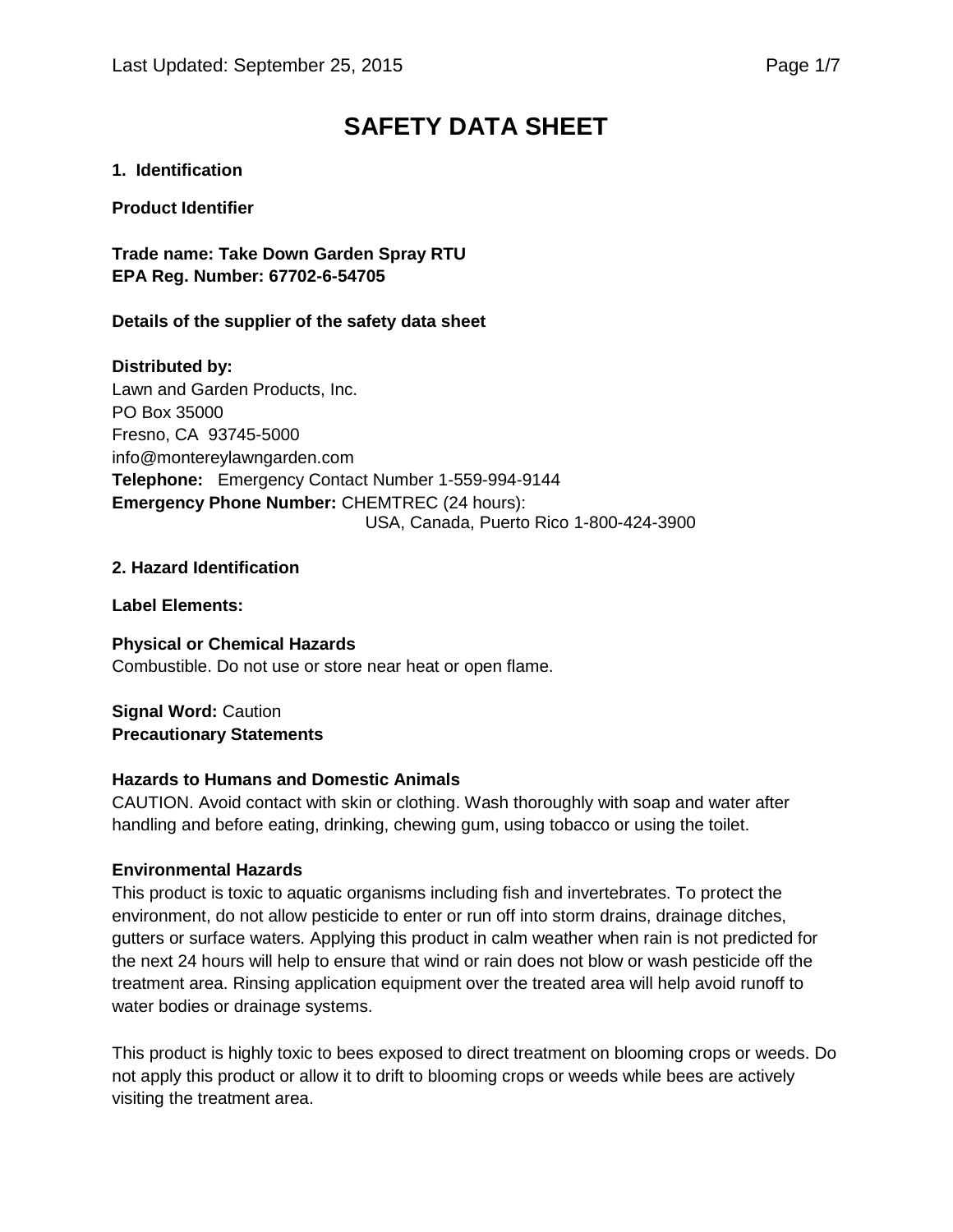# **Classification system: NFPA ratings (scale 0-4)**



# **HMIS-ratings (scale 0-4)**



# **3. Composition/information on ingredients**

#### **Chemical characterization: Mixture**

| <b>Hazardous Components</b> |           |                           |
|-----------------------------|-----------|---------------------------|
| <b>Components</b>           | $%$ (w/w) | <b>Hazard Information</b> |
| None                        | -         | $\overline{\phantom{0}}$  |

#### **4. First-Aid Measure**

# **Description of first aid measures**

**Inhalation:** Move victim to fresh air. Administer oxygen if breathing is difficult. Give artificial respiration if victim is not breathing.

**Skin:** In case of contact with substance, immediately flush skin with running water for at least 20 minutes. Wash skin with soap and water. Take off contaminated clothing and was before reuse. If skin irritation occurs: Get medical advice/attention.

**Eye:** If in eyes: Rinse cautiously with water for several minutes. Remove contact lenses, if present and easy to do. Continue rinsing. If eye irritation persists: Get medical advice/attention. **Ingestion:** Do not induce vomiting. If person is drowsy or unconscious and vomiting, place on the left side with head down. Seek medical attention.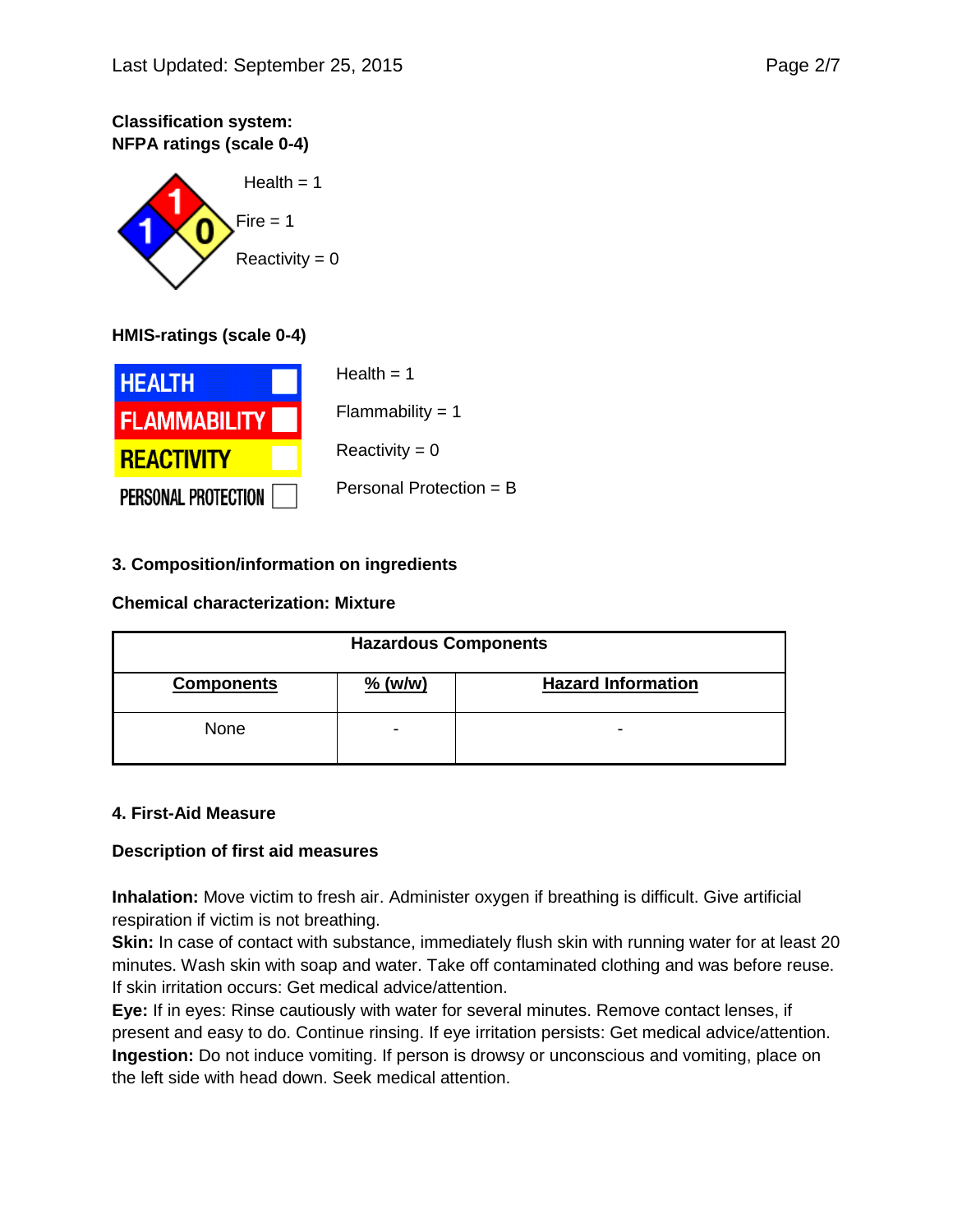#### **Most important symptoms and effects, both acute and delayed**

No further relevant information available **Indication of any immediate medical attention and special treatment needed.** No further relevant information available.

#### **5. Fire-Fighting Measures**

#### **Extinguishing media**

**Suitable Extinguishing Media:** Regular foam, carbon dioxide, dry chemical, water. **Special hazards arising from the substance or mixture:** No further relevant information available.

#### **Advice for firefighters**

**Protective equipment:** No special measures required.

#### **6. Accidental Release Measures**

#### **Personal precautions, protective equipment and emergency procedures**

**Personal precautions:** Wear appropriate protective equipment. Do not touch or walk through spilled material. Do not touch damaged containers or spilled material unless wearing appropriate protective clothing. **Environmental precautions:** Avoid run off to waterways and sewers

#### **Methods and material for containment and cleaning up**

**Containment/Clean-Up Measures:** Stop leak if can do it without risk. Absorb or cover with dry earth, sand or other absorbent materials and transfer to containers. .

#### **7. Handling and Storage**

#### **Precautions for safe handling**

**Handling:** No special precautions are necessary if used correctly.

#### **Conditions for safe storage, including any incompatibilities**

**Storage:** Store in ambient temperature, well-ventilated place away from excessive heat. Keep container closed when not in use. Keep away from incompatible materials. **Incompatible Materials:** Caustic agents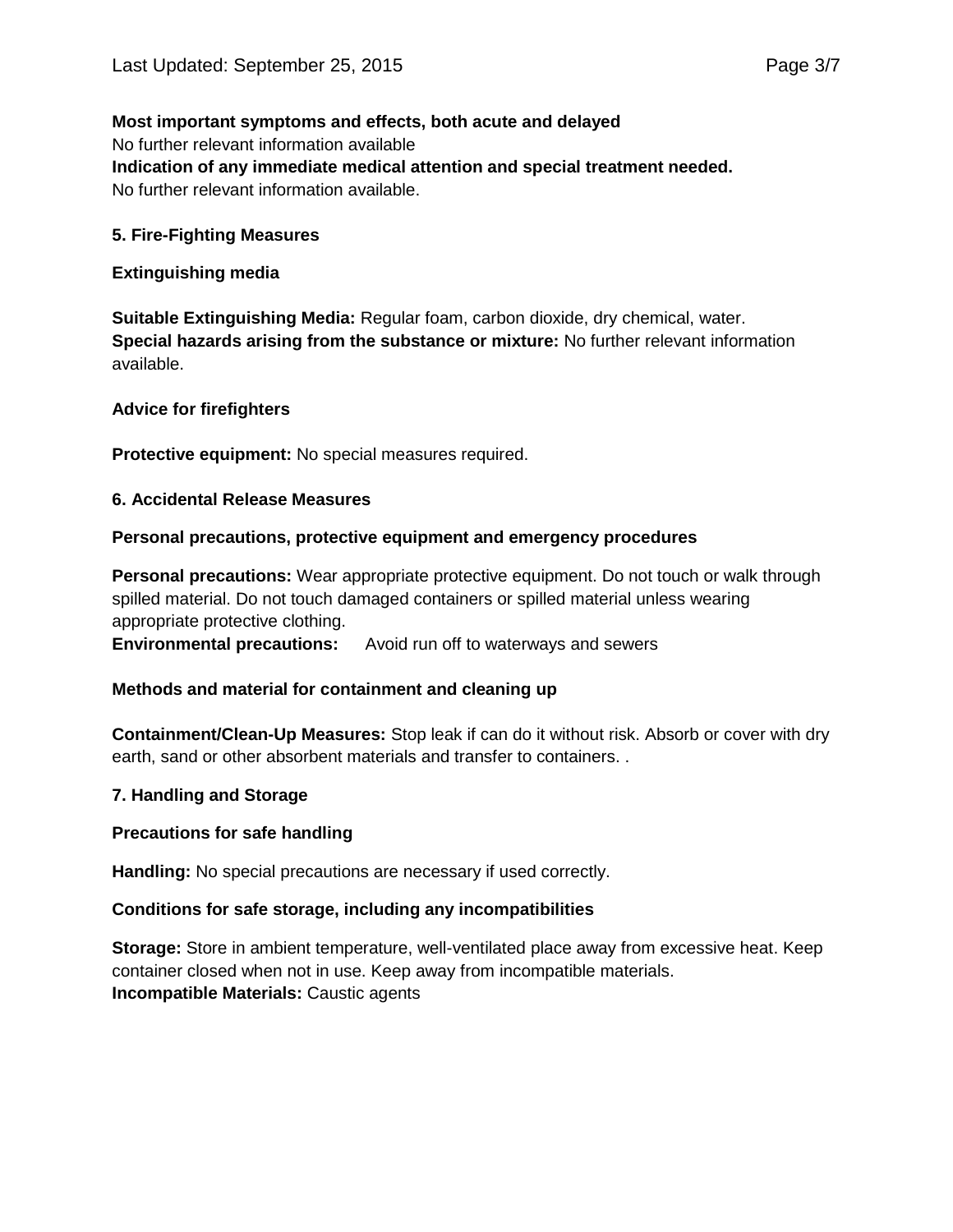#### **8. Exposure Controls/Personal Protection**

#### **Control Parameters**

**Components with limited values that require monitoring at the workplace:** Not required.

**Exposure controls**

**Personal Protective Equipment**



#### **Pictograms:**

**Respiratory:** In case of insufficient ventilation, wear suitable respiratory equipment. Follow the OSHA respirator regulations found in 26 CFR 1910.134. Use a NIOSH/MSHA approved respirator if exposure limits are exceeded or symptoms are experienced.

**Eye/Face:** Wear safety goggles

**Hands:** Wear protective gloves

**Skin/Body:** Where extensive dermal exposure may be expected, either a chemical suit or a chemical apron will be needed.

**General Industrial Hygiene Considerations:** Handle in accordance with good industrial hygiene and safety practice. Wash thoroughly with soap and water after handling and before eating, or drinking. Safety shower and eye wash should be available close to work areas. **Environmental Exposure Controls:** Follow best practice for site management and disposal of waste. Avoid release to the environment.

#### **9. Physical and Chemical Properties**

**Appearance:** White to yellow opaque liquid **Odor: Faint Oil odour pH:** 5.00 ± 1.00 **Boiling Point:** Not determined **Melting Point:** Not determined **Flash Point:** 84ºC (183.2ºF) **Flammability: Product is combustible Decomposition Temperature:** Not determined **Heat of Decomposition:** Not determined **Danger of Explosion:** Product does not present an explosion hazard **Upper explosion limits:** Not determined **Lower explosion limits:** Not determined **Vapor Pressure:** Not applicable **Vapor Density:** Not applicable **Evaporation Rate:** Not applicable **Density @ 20ºC (68°F):** 0.99 ± 0.03 g/mL **Water Solubility:** Emulsifiable **Partition coefficient (n-octanol/water):** Not determined **Viscosity:** 3 ± 2 cPs (Brookfield LVF)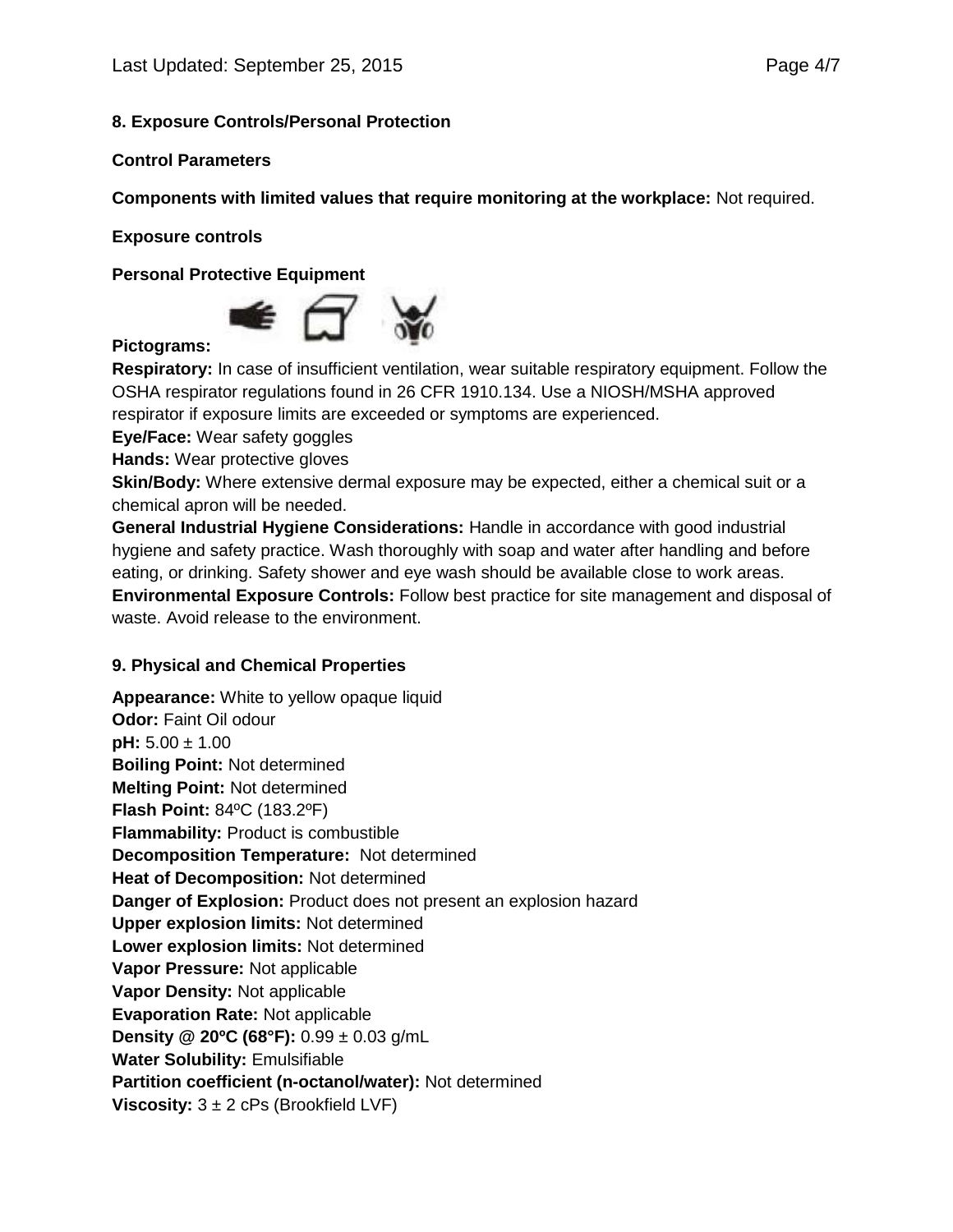# **10. Stability and Reactivity**

**Reactivity:** No dangerous reaction known under conditions of normal use. **Chemical Stability:** Stable under normal temperatures and pressures. **Possibility of Hazardous Reactions:** No dangerous reactions known. **Conditions to avoid:** Exposure to excessive heat. **Incompatible Materials:** Caustic agents **Hazardous Decomposition Products:** Carbon oxides may form upon burning

#### **11. Toxicological Information**

#### **Information on toxicological effects**

**Acute toxicity:** LD<sub>50</sub> (oral) (rat)>5000 mg/kg; LD<sub>50</sub> (dermal) >5000 mg/kg

#### **Routes of Entry**

**Skin:** May be slight to moderate irritation. May be sensitizing. **Eyes:** May cause slight irritation. **Ingestion:** None identified **Inhalation:** None identified

#### **Carcinogenic Categories**

**IARC (International Agency for Research on Cancer):** Substance is not listed **NTP (National Toxicology Program):** Substance is not listed

#### **12. Ecological Information**

**Toxicity:** No further relevant information available. **Persistence and Degradability:** No further relevant information available. **Mobility in Soil:** No further relevant information available. **Other Adverse Effects:** No studies have been found

#### **13. Disposal Considerations**

#### **Waste Treatment Methods**

**Product Waste:** Dispose of content and/or container in accordance with local, regional, national, and/or international regulations **Packaging Waste:** Dispose of content and/or container in accordance with local, regional, national, and/or international regulations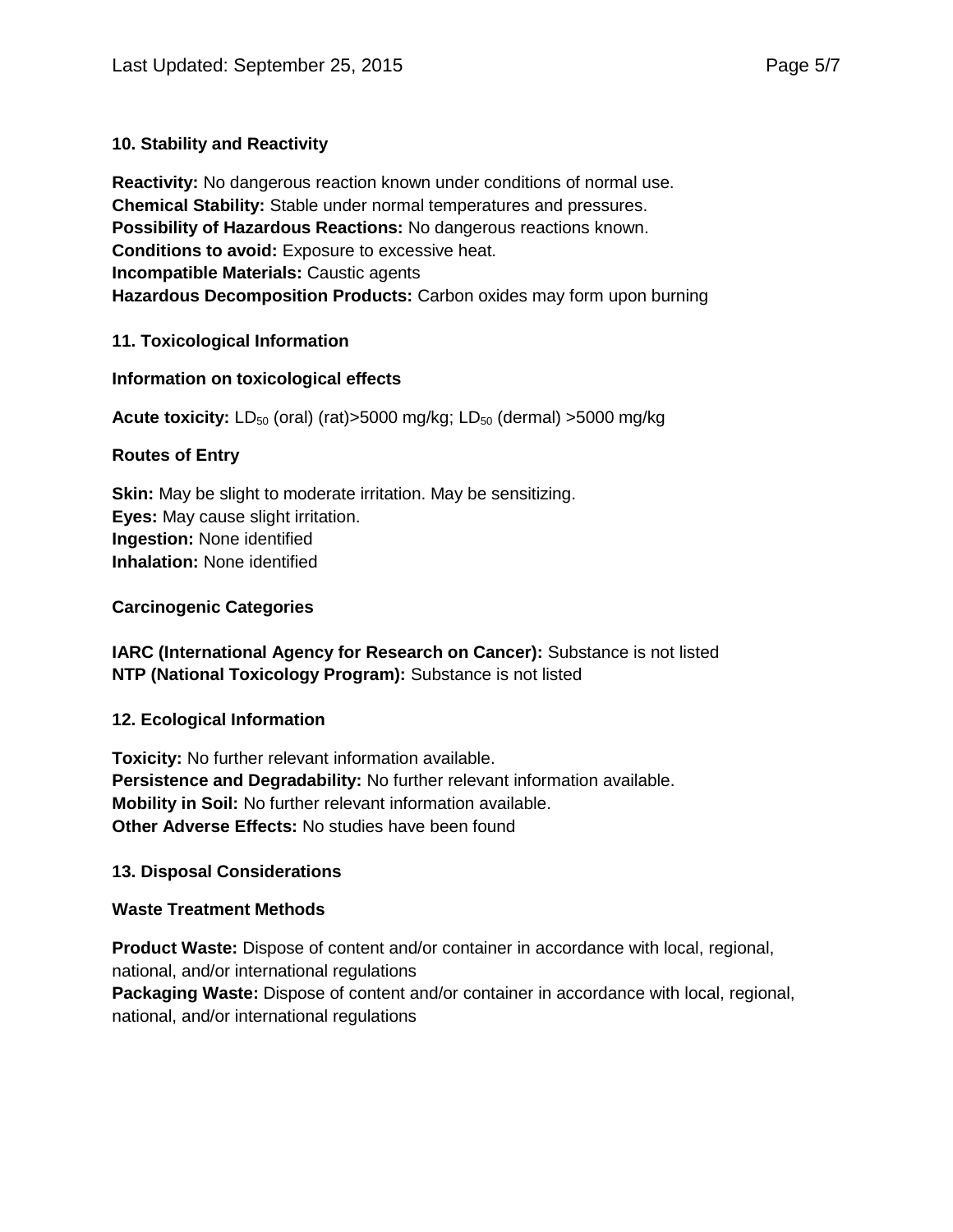# **14. Transport Information**

**DOT Classification:** Not regulated by US DOT Highway regulations in containers smaller than 119 lbs.

**U.S. Surface Freight Classification:** NMFC item 155050, LTL Class: 70 Insecticide **UN Number:** Non-Hazardous. Not regulated. **IMDG Class (sea):** Non-Hazardous. Not regulated. **IATA Class (air):** Non-Hazardous. Not regulated. **Marine Pollutant:** No **Packing Group:** Not regulated. **Hazard Label(s):** Non-Hazardous. Not regulated. **ADR Class (road):** Not regulated. **Proper Shipping Name(s):** Not regulated. **Reportable Quantity:** None

**15. Regulatory Information**

**Safety, Health, and Environmental Regulations/Legislation Specific for the Substance or Mixture**

**SARA:** N/A **Section 355 (Extremely Hazardous Substance):** Substance is not listed. **Section 313 (Specific Toxic Chemical Listings):** Substance is not listed. **TSCA (Toxic Substance Control Act):** Substance is not listed.

**Proposition 65**

**Chemicals Known to Cause Cancer:** Substance is not listed. **Chemicals Known to Cause Reproductive Toxicity for Females:** Substance is not listed. **Chemicals Known to Cause Reproductive Toxicity for Males:** Substance is not listed. **Chemicals Known to Cause Developmental Toxicity:** Substance is not listed. **National Regulations:** Substance is not listed. **State Right to Know: Substance is not listed.** 

**16. Other Information**

**Last Revision Date:** September 25, 2015

**Preparation Date:** December 8, 2014

**Disclaimer/Statement of Liability:** The information contained herein is believed to be accurate but is not warranted to be so. Data and calculations are based on information furnished by the manufacturer of the product and manufacturers of the components of the product. Users are advised to confirm in advance of the need that information is current, applicable and suited to the circumstances of use. Vendor assumes no responsibility for injury to vendee or third persons proximately caused by the material if reasonable safety procedures are not adhered to